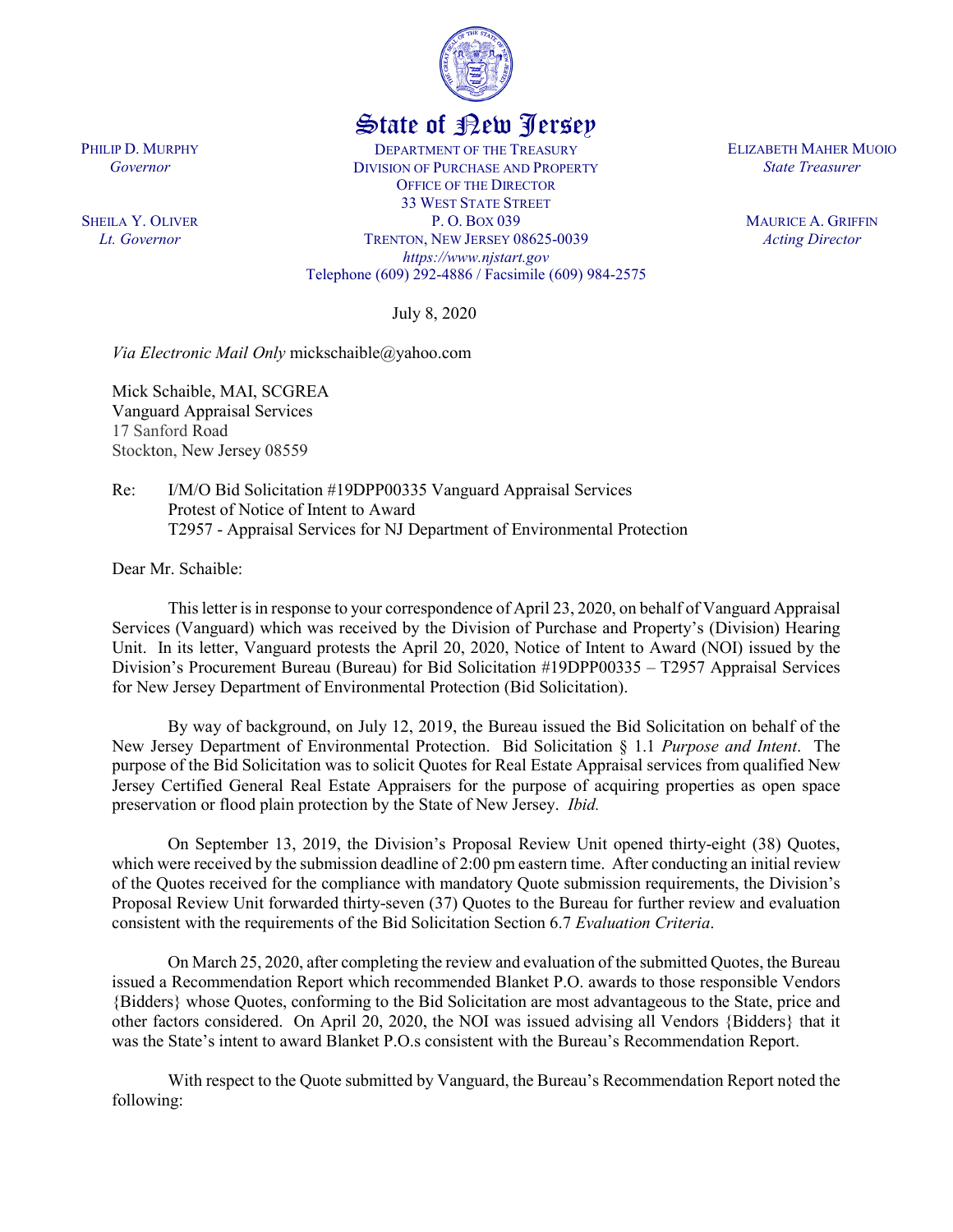## Vanguard

l

The Quote submitted by Vanguard was determined by the Bureau to be non-responsive to the mandatory material requirements of the Bid Solicitation, as it failed to provide the required pricing for Price line 4 in the Central Region as required by Section, 4.4.5.2, State Supplied Price Sheet Instructions. Section 4.4.5.2 states, "The Vendor (Bidder) must provide a Firm-Fixed all-inclusive hourly rate for both price lines of a Region in order to be eligible for award of that Region. The Vendor (Bidder) must be willing and able to service the entire Region that is bid. Quotes submitted for less than an entire Region will be rejected and deemed as non-responsive for the respective Region. The Vendor {Bidder} is able to submit a Quote for a single Region, or any combination of Regions." The Bureau notes that the Vendor {Bidder} did not submit a Quote for any other Region.

Subsequently, the Bureau found Vanguard to be non-responsive to the mandatory material requirements of the Bid Solicitation and its Quote was not further evaluated.

On April 27, 2020, Vanguard sent a protest letter to the Division challenging the Bureau's April 20, 2020 NOI and the determination that its submitted Quote was non-responsive.

In consideration of Vanguard's protest, I have reviewed the record of this procurement, including the Bid Solicitation, Vanguard's Quote and protest, the relevant statutes, regulations, and case law. This review of the record has provided me with the information necessary to determine the facts of this matter and to render an informed Final Agency Decision on the merits of the protest. I set forth herein the Division's Final Agency Decision.

The Division's administrative regulations that govern the advertised procurement process establish certain requirements that must be met in order for a Quote to be accepted. Those regulations provide in relevant part that:

- (a) In order to be eligible for consideration for award of contract, the bidder's proposal  $\text{shall}^1$  $\text{shall}^1$  conform to the following requirements or be subject to designation as a non-responsive proposal for noncompliance:
	- . . .

6. Include all RFP-required pricing information.

[*N.J.A.C.* 17:12-2.2(a), emphasis added.]

Among those attachments required to be submitted with the Quote is the State-Supplied Price Sheet discussed in Bid Solicitation Section 4.4.5 *State-Supplied Price Sheet*.

To assist Vendors {Bidders} in completing the State-Supplied Price Sheet, the Bid Solicitation advised in part:

> The Vendor {Bidder} must submit its pricing using the State-Supplied Price Sheet accompanying this Bid Solicitation and located on the "Attachments" Tab.

> The Vendor {Bidder} must provide a Firm-Fixed all-inclusive hourly rate for both price lines of a Region in order to be eligible for award of that Region. The Vendor {Bidder} must be willing and able to service the entire Region that is bid. Quotes submitted for less than an entire Region will be rejected and deemed as non-responsive for the respective Region.

<span id="page-1-0"></span><sup>1</sup> "Shall – Denotes that which is a mandatory requirement." Bid Solicitation § 2.2 *General Definitions*.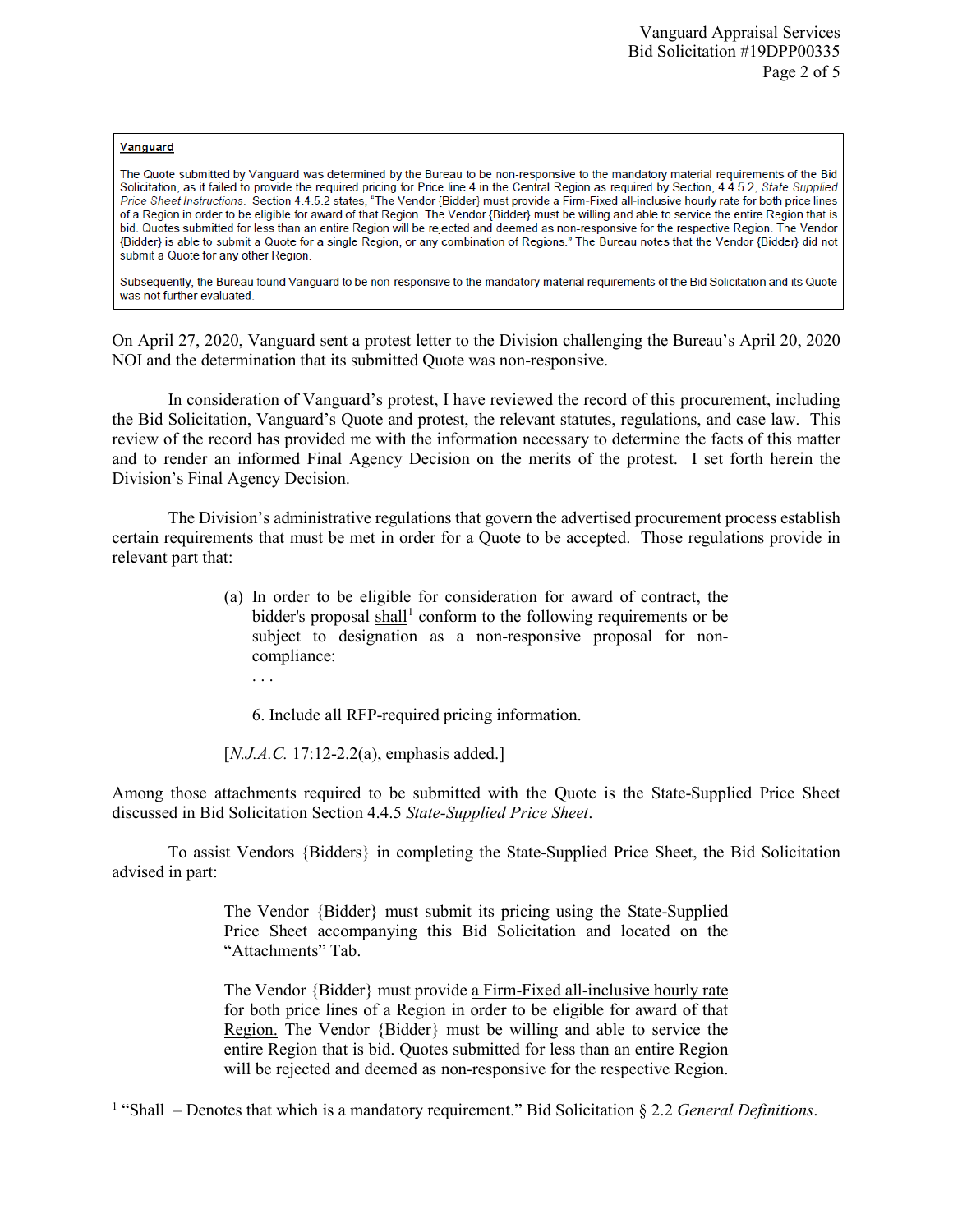The Vendor {Bidder} is able to submit a Quote for a single Region, or any combination of Regions.

In the event that a Vendor {Bidder} using *NJSTART* to submit a Quote uploads a State-Supplied Price Sheet and completes the "Items" Tab in *NJSTART* (instead of entering a Unit Cost of \$1.00 as instructed), the State-Supplied Price Sheet will govern.

[Bid Solicitation § 4.4.5.2 *State-Supplied Price Sheet Instructions,* emphasis added.]

The review of Vanguard's submitted Quote reveals that the submitted Price Sheet did not include pricing for Price Line 4 which was required for a Quote submitted for the Central Region. As indicated above, Bid Solicitation § 4.4.5.2 *State-Supplied Price Sheet Instructions* required that the Vendor {Bidder} submit "a Firm-Fixed all-inclusive hourly rate for both price lines of a Region in order to be eligible for award of that Region." Emphasis added. Because Vanguard did not provide a Firm-Fixed all-inclusive hourly rate for both price lines of a Region as required, the Bureau deemed Vanguard's Quote as non-responsive. Recommendation Report, pg. 4.

In its protest letter Vanguard states as follows:

I submit that - in correctly following the instructions of the application - I did complete the Bid Solicitation request expeditiously and completely and that my submission was not deficient. I maintain that I did provide the required pricing for Price line 4 in the Central Region as required by Section, 4.4.5.2, *State Supplied Price Sheet Instructions.* I maintain that the State's application form and its instructions are deficient and or not operating properly, because I assert that I did provide the requested information, and for the anecdotal evidence stated below.

[Vanguard's April 27, 2020 protest letter.]

As shown in the screen shot below, a review of Vanguard's submitted Quote reveals that the Vanguard uploaded its Price Sheet as a pdf document: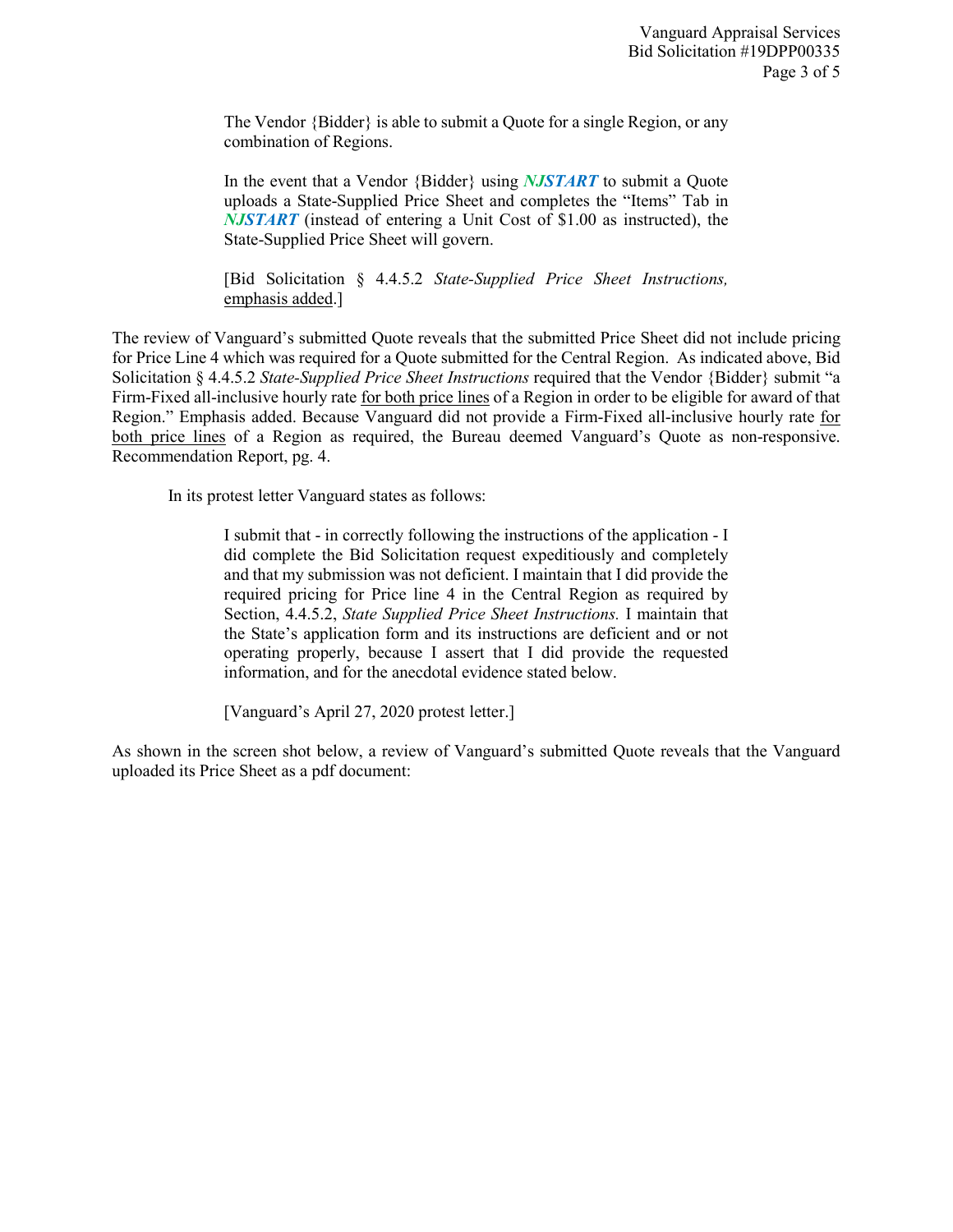| Quote 00003420 - Vanguard Appraisal Services                                                         |             |                         |              |               |                      |  |  |  |
|------------------------------------------------------------------------------------------------------|-------------|-------------------------|--------------|---------------|----------------------|--|--|--|
| Terms & Conditions<br>Subcontractors<br>Attachments(11) Evaluations<br>Items<br>Ouestions<br>General | Preference  | Reminders<br>Summary    |              |               |                      |  |  |  |
| <b>Files</b>                                                                                         |             |                         |              |               |                      |  |  |  |
| Name                                                                                                 | Description | Confidential            | Order        | Attached By   | <b>Attached Date</b> |  |  |  |
| Price Schedule Revised~1.pdf<br>(view details)                                                       |             | $\blacktriangledown$    | $\mathbf 0$  | Mick Schaible | 07/15/2019           |  |  |  |
| Lobbying~2.pdf<br>(view details)                                                                     |             | $\overline{z}$          | $\circ$      | Mick Schaible | 07/15/2019           |  |  |  |
| Vendor Bidder Data Sheet~2.pdf<br>(view details)                                                     |             | $\overline{\mathsf{v}}$ | $\bullet$    | Mick Schaible | 07/15/2019           |  |  |  |
| Ownership Disclosure Form~1.pdf<br>(view details)                                                    |             | ø                       | $\circ$      | Mick Schaible | 07/15/2019           |  |  |  |
| Cooperative Purchasing Form~1.pdf<br>(view details)                                                  |             | $\blacktriangledown$    | $\mathbf 0$  | Mick Schaible | 07/15/2019           |  |  |  |
| Vendor Quote Overview~1.pdf<br>(view details)                                                        |             | $\overline{z}$          | $\circ$      | Mick Schaible | 07/15/2019           |  |  |  |
| Disclosure of investments in Iran Form~1.pdf<br>(view details)                                       |             | $\blacktriangledown$    | $\circ$      | Mick Schaible | 07/15/2019           |  |  |  |
| <b>Offer and Acceptance.pdf</b><br>(view details)                                                    |             | $\overline{a}$          | $\circ$      | Mick Schaible | 07/15/2019           |  |  |  |
| <b>Source Disclosure Certification.pdf</b><br>(view details)                                         |             | $\blacktriangledown$    | $\bullet$    | Mick Schaible | 07/15/2019           |  |  |  |
| <b>Disclosure of Investigations.pdf</b><br>(view details)                                            |             | $\overline{\mathbf{v}}$ | $\mathbf{0}$ | Mick Schaible | 07/15/2019           |  |  |  |
| <b>Subcontractor Utilization Plan.pdf</b><br>(view details)                                          |             | $\blacktriangledown$    | $\circ$      | Mick Schaible | 07/15/2019           |  |  |  |
|                                                                                                      |             |                         |              |               |                      |  |  |  |
| <b>Forms</b>                                                                                         |             |                         |              |               |                      |  |  |  |
| <b>No Form Attachments</b>                                                                           |             |                         |              |               |                      |  |  |  |

Vanguard's submitted Price Sheet was completed as shown below.

| <b>Bid Solicitation #19DPP00335 Price Sheet</b><br>T2957 - Appraisal Services - DEP |                                                                           |          |         |                   |  |  |  |  |
|-------------------------------------------------------------------------------------|---------------------------------------------------------------------------|----------|---------|-------------------|--|--|--|--|
| Vendor {Bidder} Name:                                                               | <b>Vanguard Appraisal Services</b>                                        |          |         |                   |  |  |  |  |
| <b>Business Address:</b>                                                            | 7 Sanford Road, Stockton, NJ 08559                                        |          |         |                   |  |  |  |  |
| <b>Instructions:</b>                                                                | Refer to Bid Solicitation Section 4.4.5 for Vendor {Bidder} instructions. |          |         |                   |  |  |  |  |
|                                                                                     |                                                                           |          | Unit of | <b>Firm Fixed</b> |  |  |  |  |
| <b>Price Line</b>                                                                   | <b>Description</b>                                                        | Quantity | Measure | <b>Unit Price</b> |  |  |  |  |
| <b>Group 1 - Northern Region</b>                                                    |                                                                           |          |         |                   |  |  |  |  |
| 1                                                                                   | <b>Appraisal Services Hourly Rate</b>                                     | 1        | Hour    |                   |  |  |  |  |
| $\overline{\mathbf{z}}$                                                             | <b>Legal Services Hourly Rate</b>                                         | 1        | Hour    |                   |  |  |  |  |
| <b>Group 2 - Central Region</b>                                                     |                                                                           |          |         |                   |  |  |  |  |
| 3                                                                                   | <b>Appraisal Services Hourly Rate</b>                                     | 1        | Hour    |                   |  |  |  |  |
| 4                                                                                   | <b>Legal Services Hourly Rate</b>                                         | 1        | Hour    |                   |  |  |  |  |
| <b>Group 3 - Southern Region</b>                                                    |                                                                           |          |         |                   |  |  |  |  |
| 5                                                                                   | <b>Appraisal Services Hourly Rate</b>                                     | 1        | Hour    |                   |  |  |  |  |
| 6                                                                                   | <b>Legal Services Hourly Rate</b>                                         |          | Hour    |                   |  |  |  |  |

Despite the fact that Vanguard may have intended to submit a Quote price in response to Price Line 4 for the Central Region, the submitted price sheet reveals that Vanguard did not do so.

The *NJSTART* system does not prevent a Vendor {Bidder} from submitting a Quote without all of the required forms and documents completed and attached as mandated by the specifications. The responsibility for ensuring that all necessary forms and other submittals are properly completed and uploaded into *NJSTART* necessarily and appropriately rests solely with the Vendor {Bidder}; as such the Bid Solicitation advised: